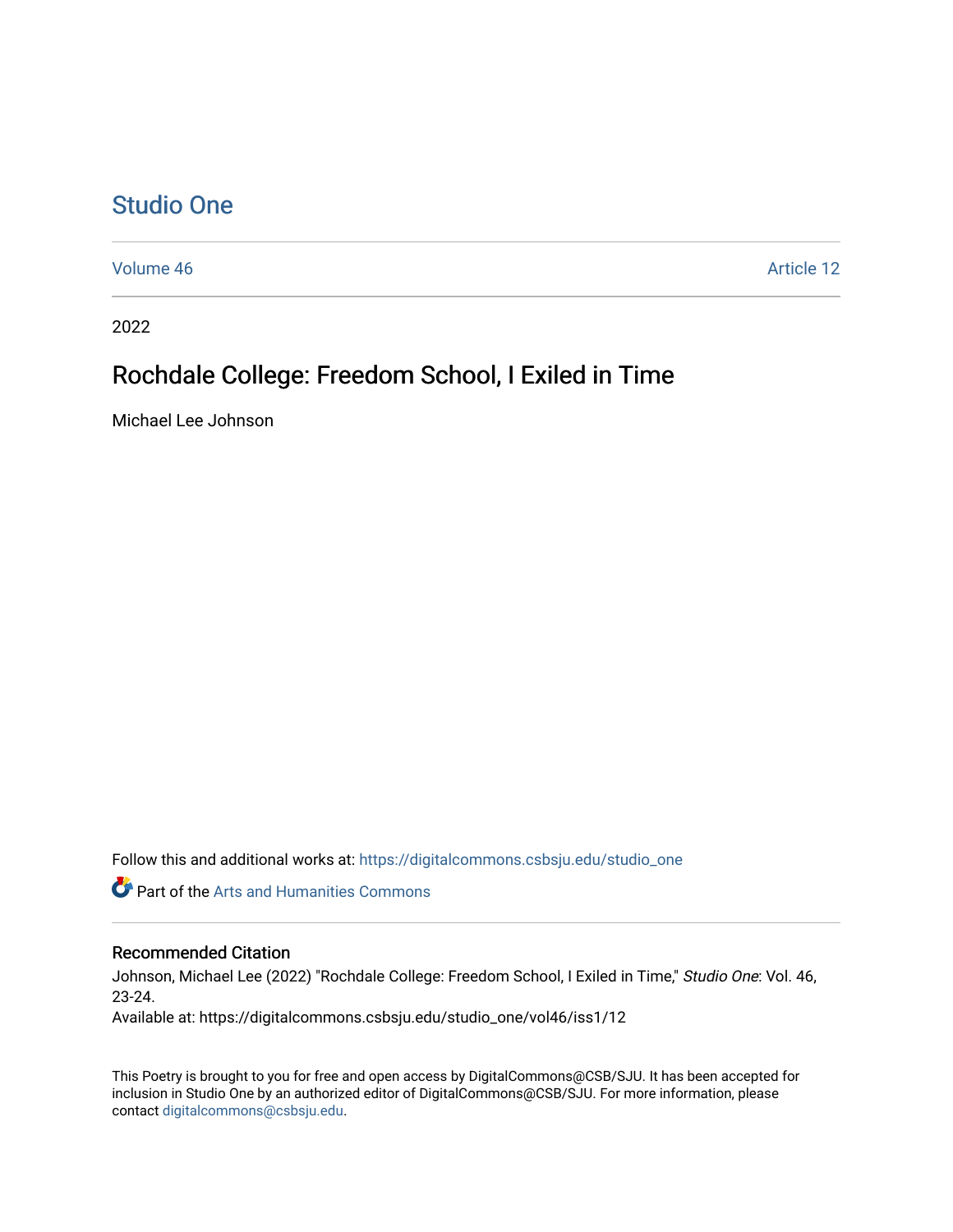### Rochdale College

### Freedom School, I Exiled in Time

Chased by this wild, I was a black wolf of time freedom extinguished me-I died on borrowed time, I died on hashish, I died on snorting cocaine, I died on the "H" man, heroin, LSD, acid passed around hallucinated me into Disneyland without my house slippers. I nearly jumped 18 floors without hemp, straight down breaking through plate glass, Jesus invisible was my invincible Superman. I nearly died listening to American Woman, Guess Who, they feed me downers for my overdose. I nearly died in a small room balling an unknown little bitch from Montreal. All those little pills in dresser drawers, yellow, pink, and red. I nearly died, Yonge Street, with hippy beads, leather purse, belt, fake gold chain, and small pocket change.